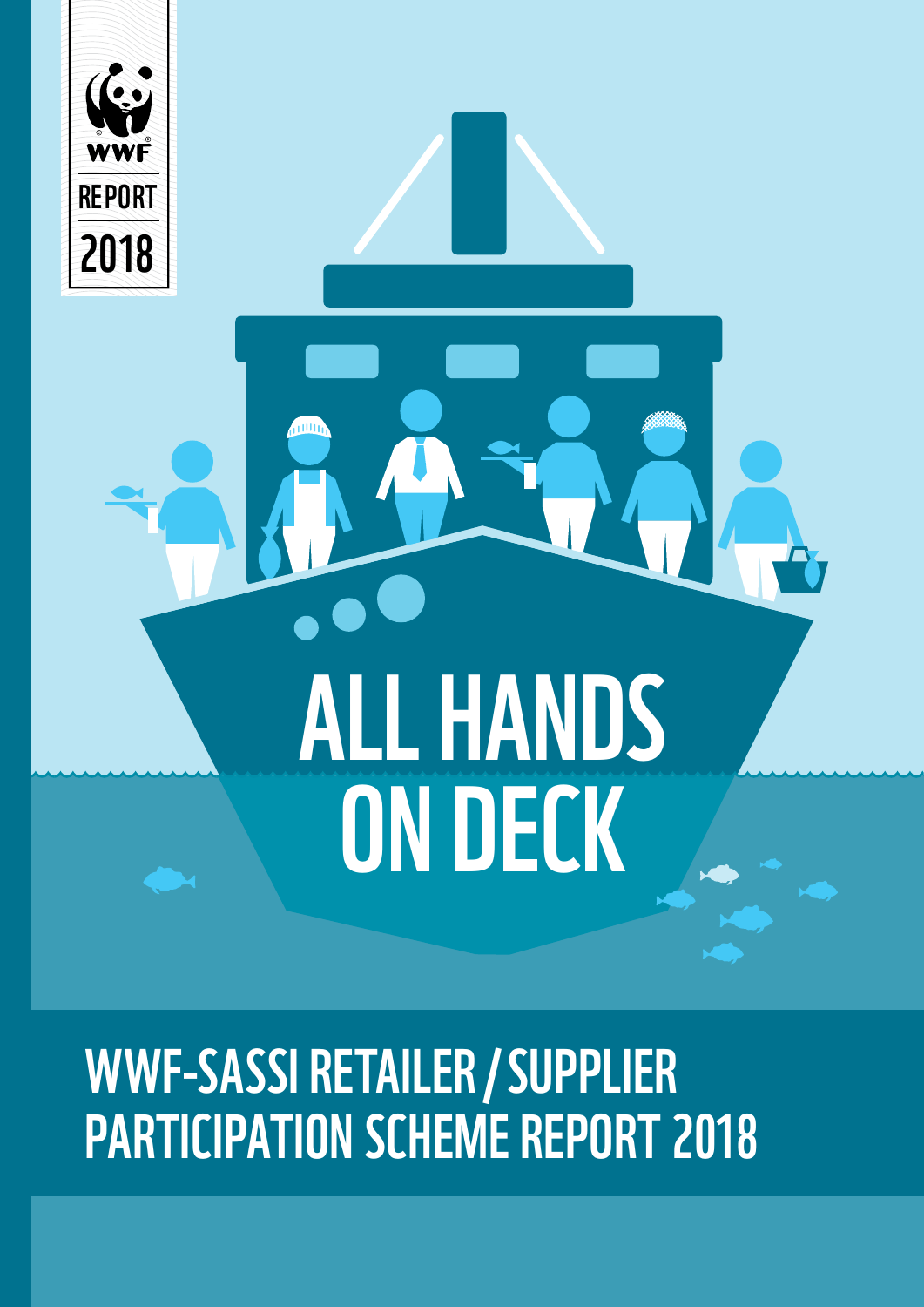## ABOUT THIS REPORT

This fifth edition of the WWF-SASSI Retailer/ Supplier Participation Scheme report focuses on progress made by South Africa's top seafood vendors that have been working towards a sustainable seafood supply chain and reflects on the long-term goals of the scheme.

The 2018 report showcases progress of the scheme's participants towards the public commitments to sustainable seafood that they have made. This process in turn creates a strong market incentive for fisheries to improve their practices so that seafood vendors can ensure that they are supporting responsibly-managed fisheries.

#### ©Text 2019 WWF-SA

wwf.org.za

The World Wide Fund for Nature (WWF) is one of the world's largest and most respected independent conservation organisations, with almost six million supporters and a global network active in over 100 countries.

WWF's mission is to stop the degradation of the Earth's natural environment and to build a future in which humans live in harmony with nature by conserving the world's biological diversity, ensuring that the use of renewable natural resources is sustainable and promoting the reduction of pollution and wasteful consumption.

WWWWW

**Editorial:** Stephanie McGee, Dimpho Lephaila, Pavs Pillay and Sue Northam-Ras

**Design and cover illustration:** Design for development

**Printing:** Hansa Digital & Litho Printing Pty Ltd. Printed on Cyclus Print, produced by 100% recycled fibres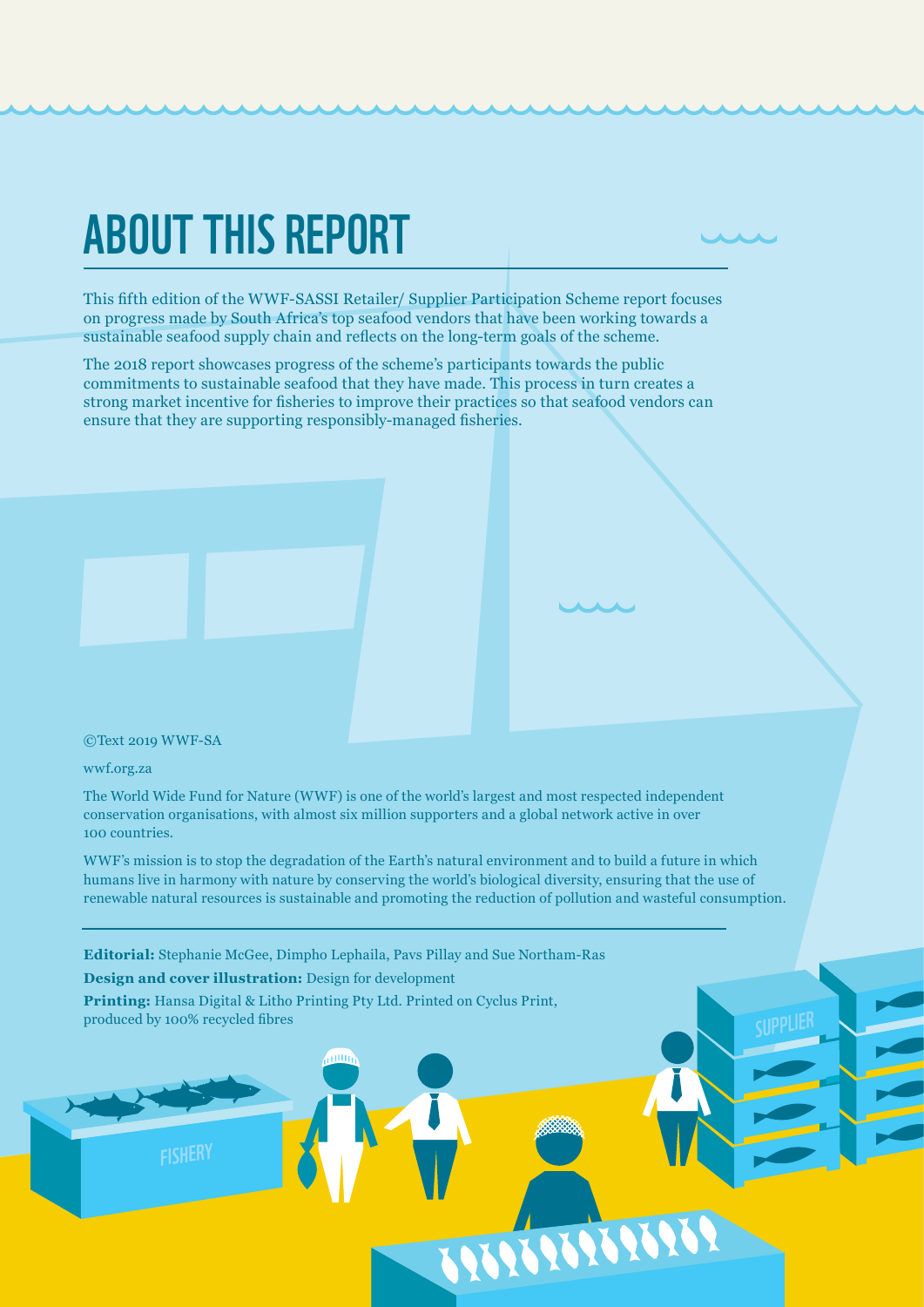## **CONTENTS**

| <b>PAST, PRESENT AND FUTURE</b><br><b>FORWARD THINKING</b> | $\overline{c}$ |
|------------------------------------------------------------|----------------|
|                                                            | 4              |
| <b>TRACKING PARTICIPANT PROGRESS</b>                       | 5              |
| I&J                                                        | 6              |
| John Dory's                                                | $\overline{7}$ |
| Pick n Pay                                                 | 8              |
| <b>Food Lover's Market</b>                                 | 9              |
| Woolworths                                                 | 10             |
| <b>SPAR Group Limited</b>                                  | 11             |
| <b>Ocean Basket</b>                                        | 12             |
| <b>Sun International</b>                                   | 13             |
| <b>Breco Seafoods</b>                                      | 14             |
| <b>Shoprite Group</b>                                      | 15             |

WWF-SASSI RETAILER / SUPPLIER PARTICIPATION SCHEME REPORT 2018

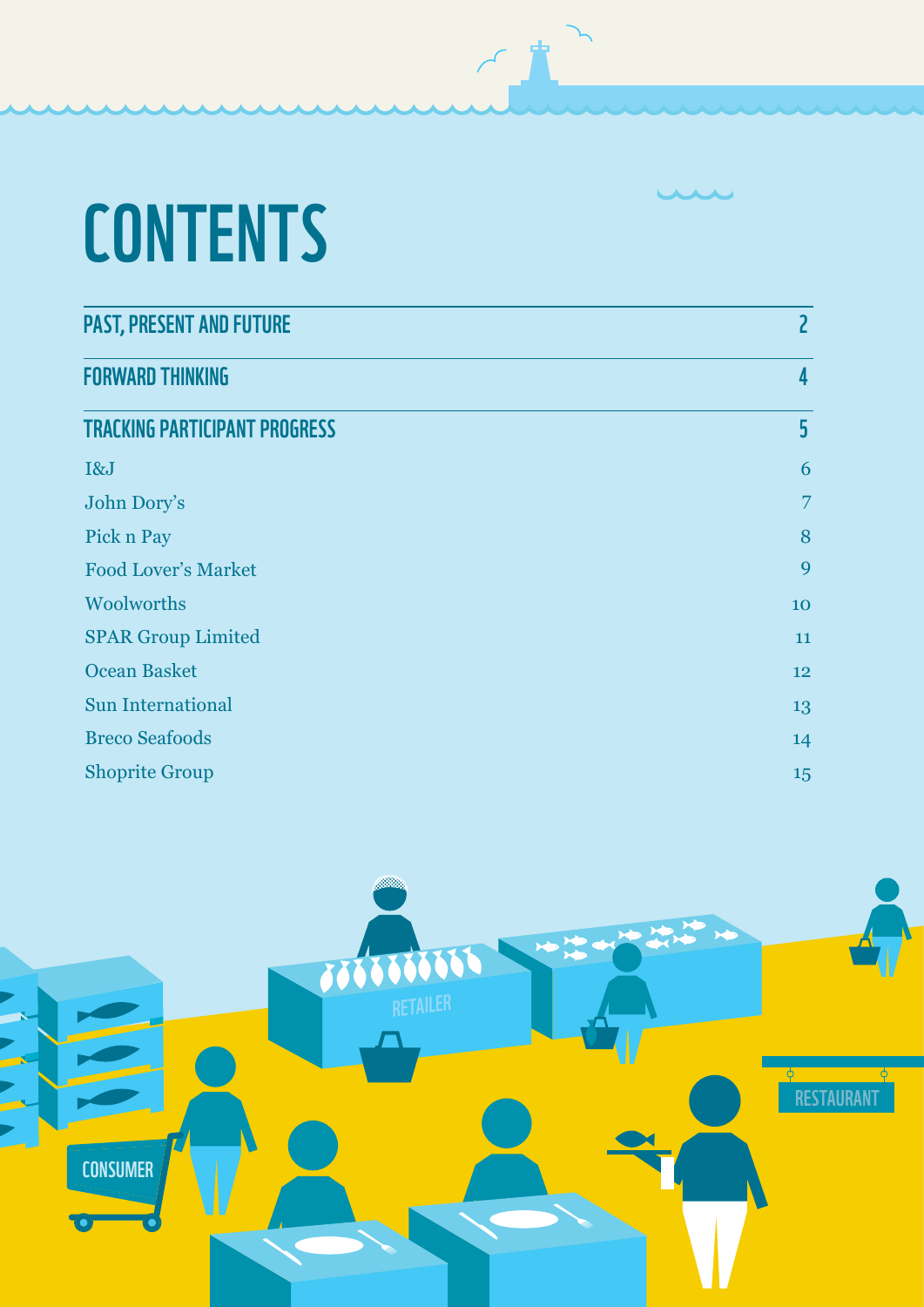## PAST, PRESENT AND FUTURE



Inception of the WWF-SASSI Retailer/ Supplier Participation Scheme, then the SASSI Participation Scheme.

Pick n Pay and Woolworths join the scheme.

First public commitments to sustainable seafood made by Pick n Pay.

2008 2011

John Dory's, SPAR Group and Ocean Basket join the scheme.

## 2010 2012 2014

I&J, Food Lover's Market and Breco Seafoods join the scheme.

I&J and John Dory's make public commitments to sustainable seafood.

Sun International joins the scheme.

Food Lover's Market and Woolworths make public commitments to sustainable seafood.

2013

SPAR Group, Ocean Basket and Breco Seafoods make public commitments to sustainable seafood.

First annual retailer report developed, showing progress of 10 participants to their commitments to sustainable seafood.

First target date reached for I&J, Pick n Pay, John Dory's (all seafood sold), Food Lover's Market, Woolworths (wild-caught products) and SPAR Group (private label products).

2016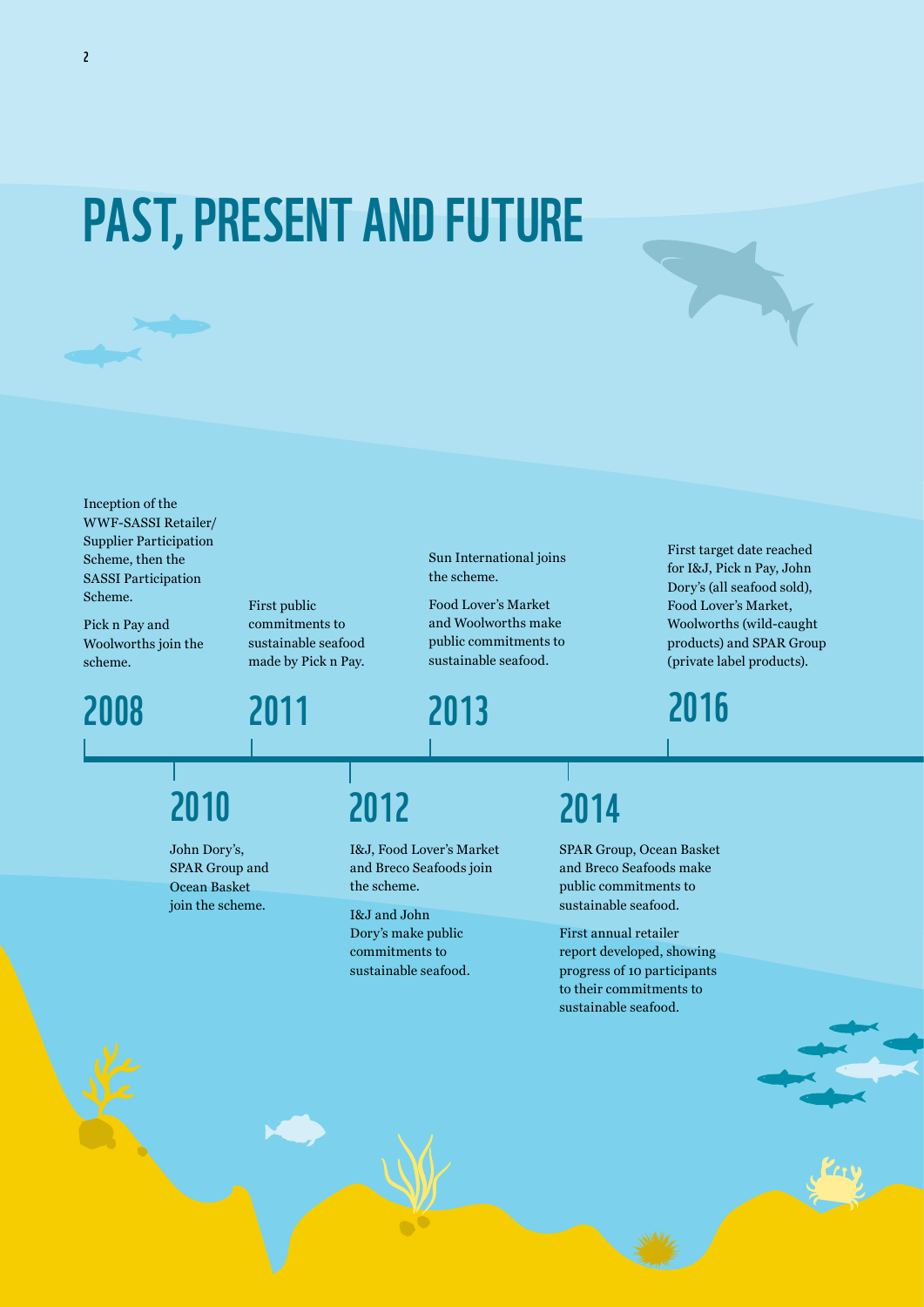

3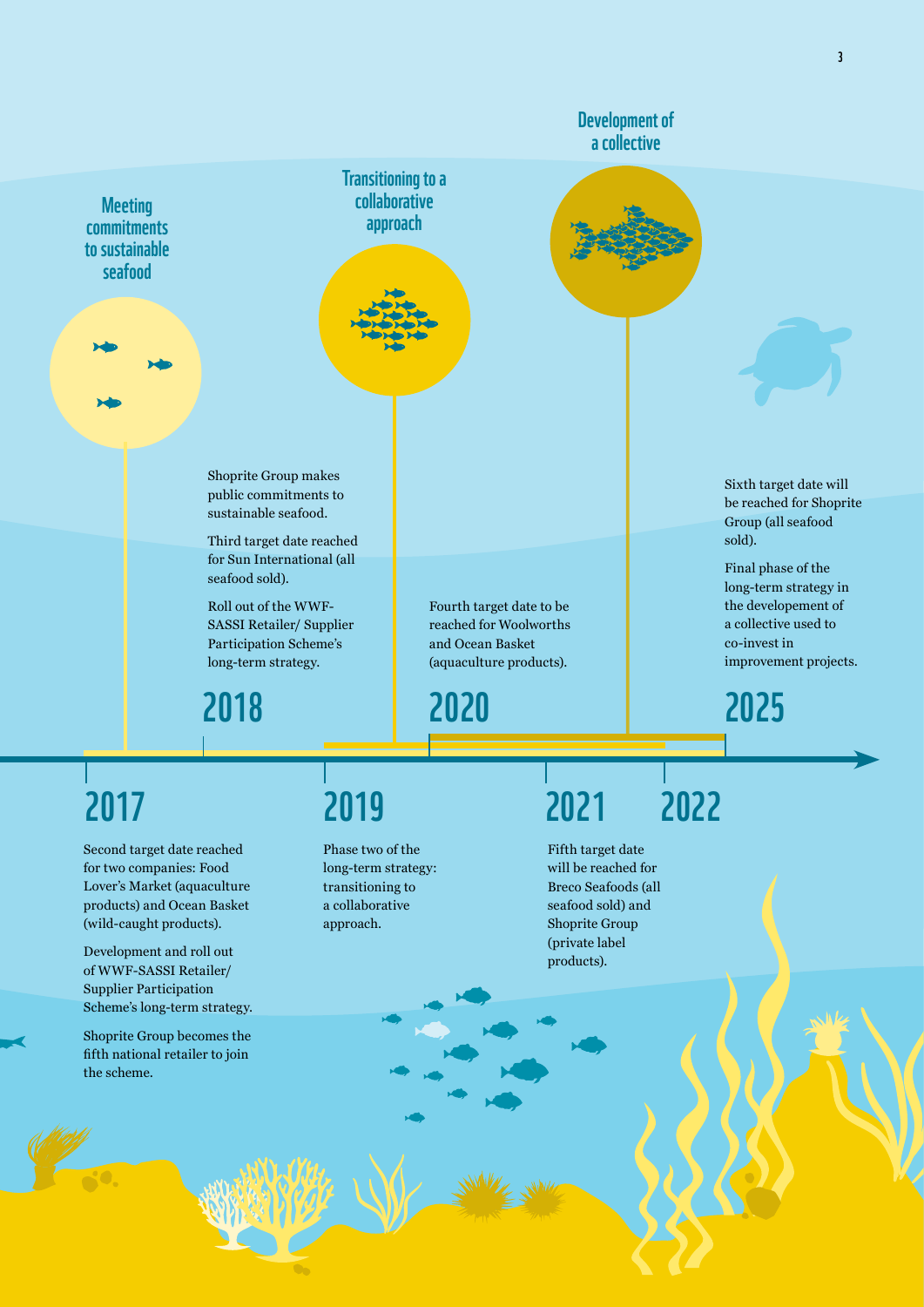## FORWARD THINKING What a difference a decade

makes… for ocean species, seafood businesses and seafoodloving consumers!

In 2008, the WWF-SASSI species list had been public for only three years. No revision of the list had yet been undertaken. At that time, only two national retailers were formal participants in the newly created WWF-SASSI participation scheme and consumers were just getting to grips with how the WWF-SASSI tools worked and what WWF-SASSI was all about.

### A DECADE OF ACTION

Since then, the consumer seafood guide has been revised six times and now uses a rigorous scientific methodology to assess each species. More South African retailers, seafood suppliers, restaurant chains and hospitality groups have joined this responsible sourcing scheme. Even though a few companies have decided to exit this voluntary scheme for various reasons, there are currently 10 companies actively participating in working towards healthy oceans and a sustainable seafood future: five retailers, two seafood suppliers, two restaurant chains and one hotel group.

### PLOTTING OUR SHARED FUTURE

2017 saw the development of the scheme's long-term strategy, and its implementation in 2018. The original organisational assessment for each participant covered eight key focus areas. The new strategy adds a ninth one, with the aim of improving the value chain of domestic fisheries (both large and small-scale), and using the market to advocate for better management of these fisheries. Seafood sustainability is no longer seen as just an environmental challenge, but as a livelihoods issue too.

#### IN GOOD COMPANY

Globally, the top 10 food retailers have made commitments to sustainable seafood<sup>1</sup>. Most feature the Marine Stewardship Council (MSC) eco-label. Due to the fact that the supply of MSC and Aquaculture Stewardship Council (ASC) certified products is still growing in South Africa, and still predominantly for overseas markets, the WWF-SASSI Retailer/ Supplier participants have included species from the WWF-SASSI Green list as part of their commitments. This enables sustainable local sourcing and support for responsible domestic fisheries and fishers. This report highlights the individual progress made by each participant in 2018 and showcases their efforts towards sustainability. The next major step in the long-term strategy in 2019 is for the participating companies to transition to a more collaborative approach in the form of a seafood alliance. This means that participating companies will work together more to tackle mislabeling, and make it more and more difficult for illegal, unregulated and unreported (IUU) products to enter the South African market by improving seafood product traceability.

### CONSUMERS DEMAND SUSTAINABILITY

This momentum comes at a pivotal time because, according to Nielson, 2018 was the year of the influential sustainable consumer, with the expectation that it will soon be the decade of the sustainable shopper. Similar trends are evidenced with an increase in consumer awareness of sustainable seafood options from the WWF-SASSI consumer survey from 40% in 2014 to 79% in 2017, as well as 72% in the MSC consumer survey (2018). Consumers are setting the pace that in order to save the ocean, only seafood that is responsibly and sustainably sourced should be eaten. This clearly shows that the time to act collaboratively on the bigger shared challenges, is now. All hands on deck!

 *1 WWF Report (2017), SDGs mean business: How credible standards can help companies deliver the 2030 agenda, 63pp.*

SEAFOOD SUSTAINABILITY IS NO LONGER SEEN AS JUST AN ENVIRONMENTAL CHALLENGE, BUT AS A LIVELIHOODS ISSUE TOO

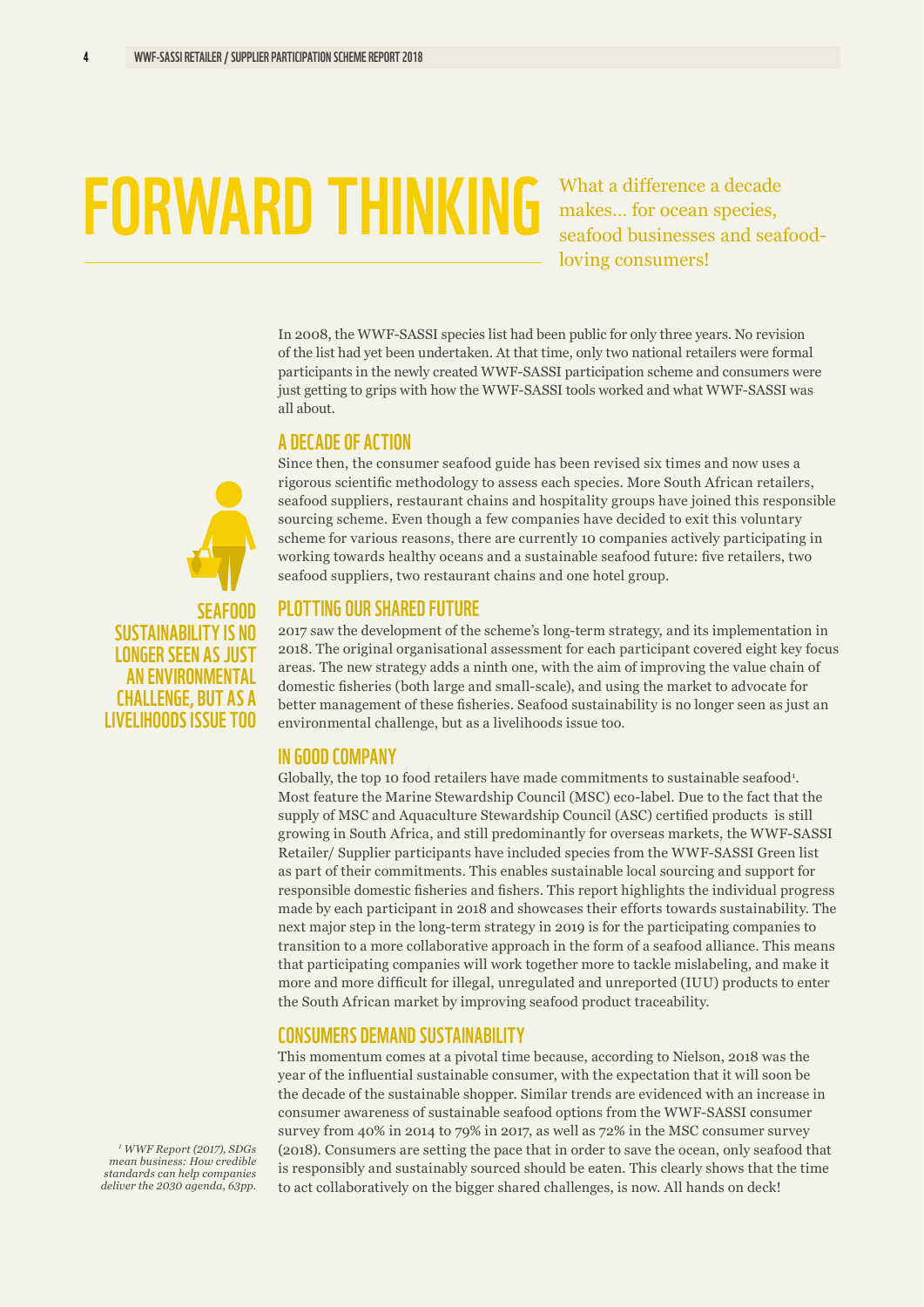# **TRACKING** PARTICIPANT PROGRESS

## STEP BY STEP: MAKING PROGRESS

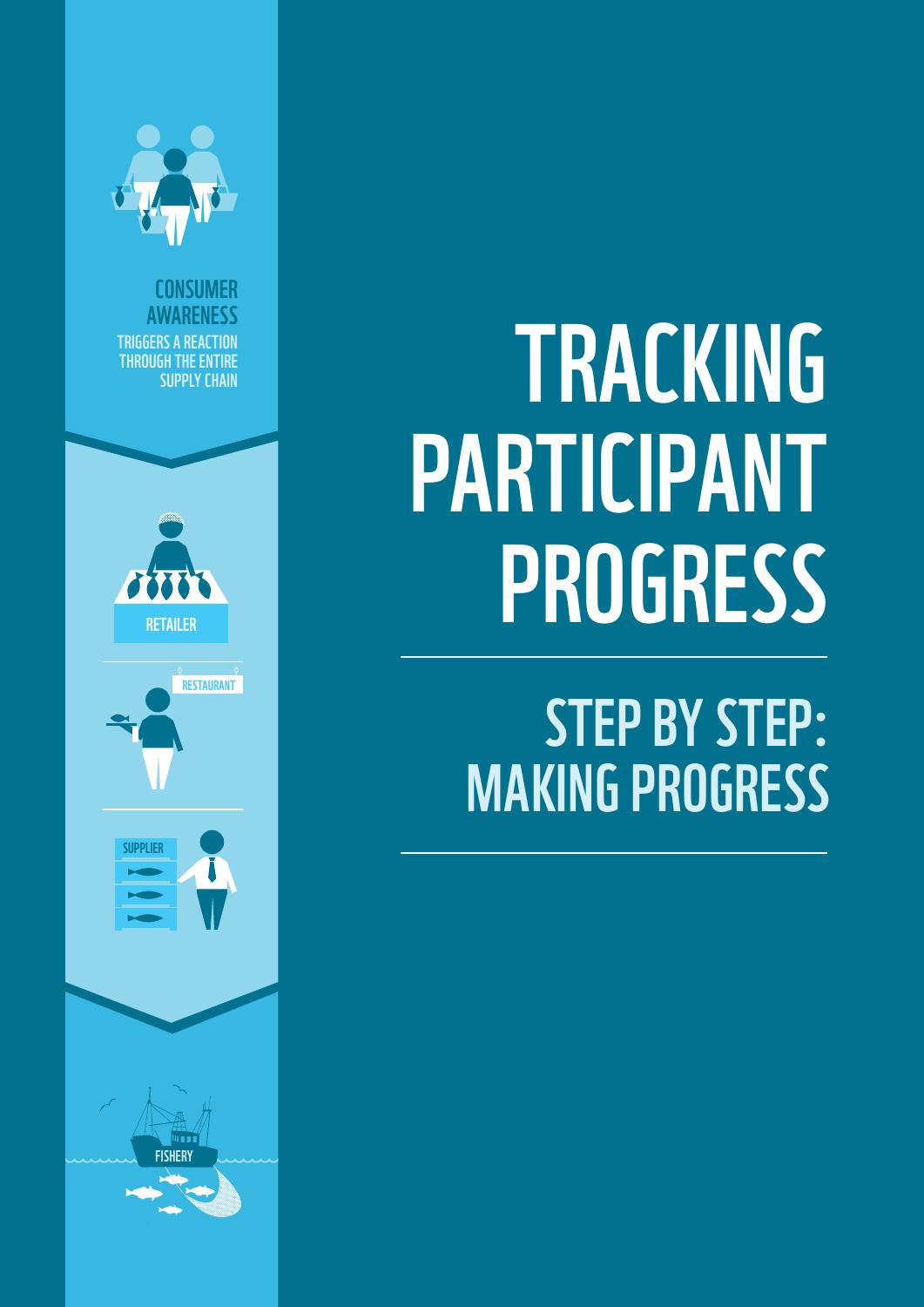

*The love of the ocean and passion for fishing are the driving forces behind I&J, the only vertically integrated South African fishing company, publically committed to source sustainable seafood. During 2018, I&J managed to achieve 61% in meeting sustainability criteria on species progress (from 48.5% in 2017); this was achieved by I&J supporting the Namibian Hake Association, currently formally undergoing MSC certification, and by removing species that do not meet our commitments. Despite I&J following responsible practices for the inshore trawl fishery, the lack of progress in the inshore trawl Fishery Conservation Project led to some species no longer being "under improvement". This has negatively impacted overall progress.*



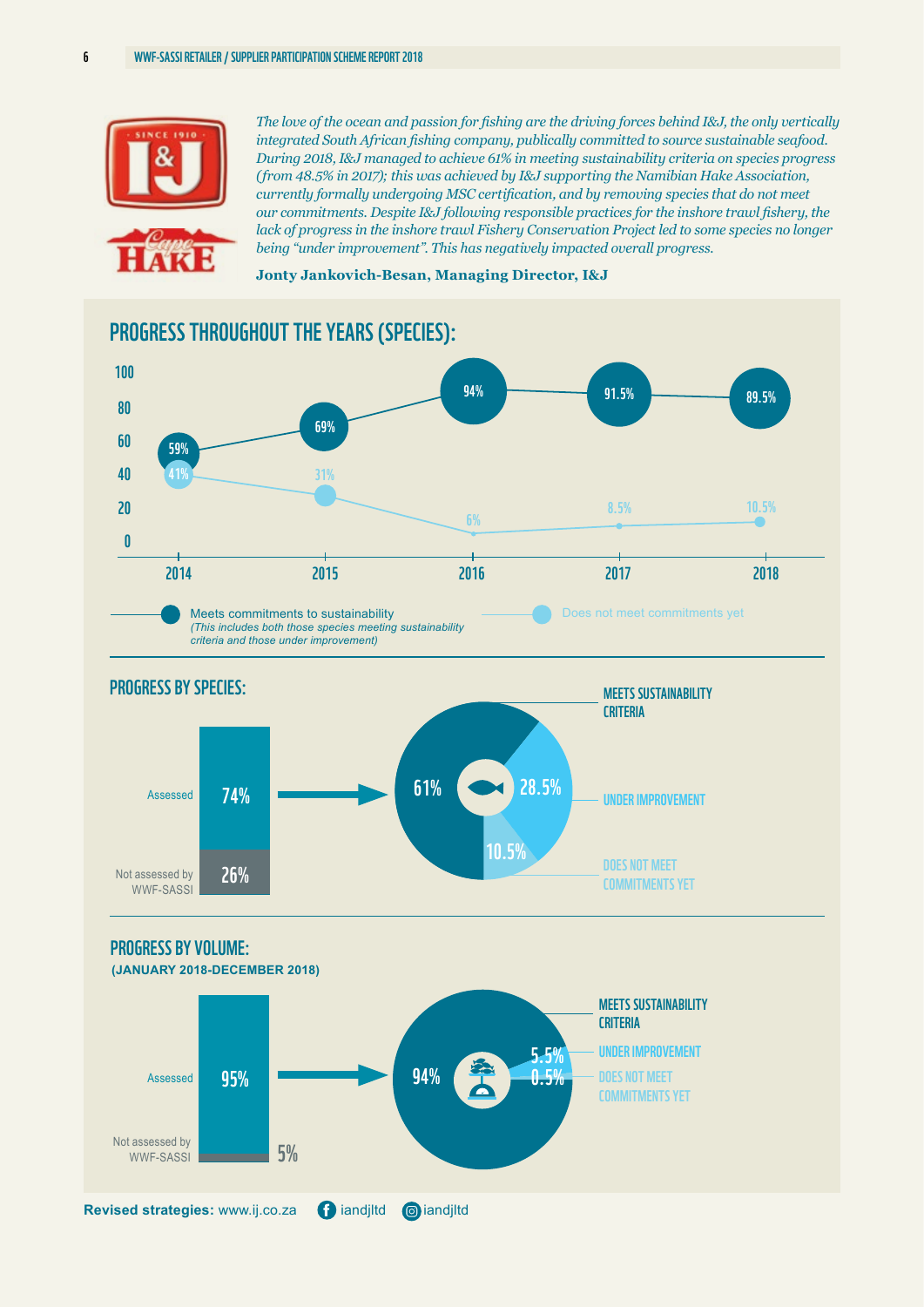

*John Dory's remains determined to demonstrate the brand's commitment to sustainability leadership with a specific focus on conservation of our oceans and seafood resources, while proactively managing cost implications. Our procurement team maintains efforts to ensure that our fish stocks are from MSC and ASC certified sources. We continue to work closely with suppliers to ensure that we procure species and stocks that are well-managed and from sources that are involved in credible improvement projects. Our challenges remain securing traceable and sustainable tuna and salmon products that are also affordable. Despite these challenges, we continue to work towards honouring our sustainability commitments.*



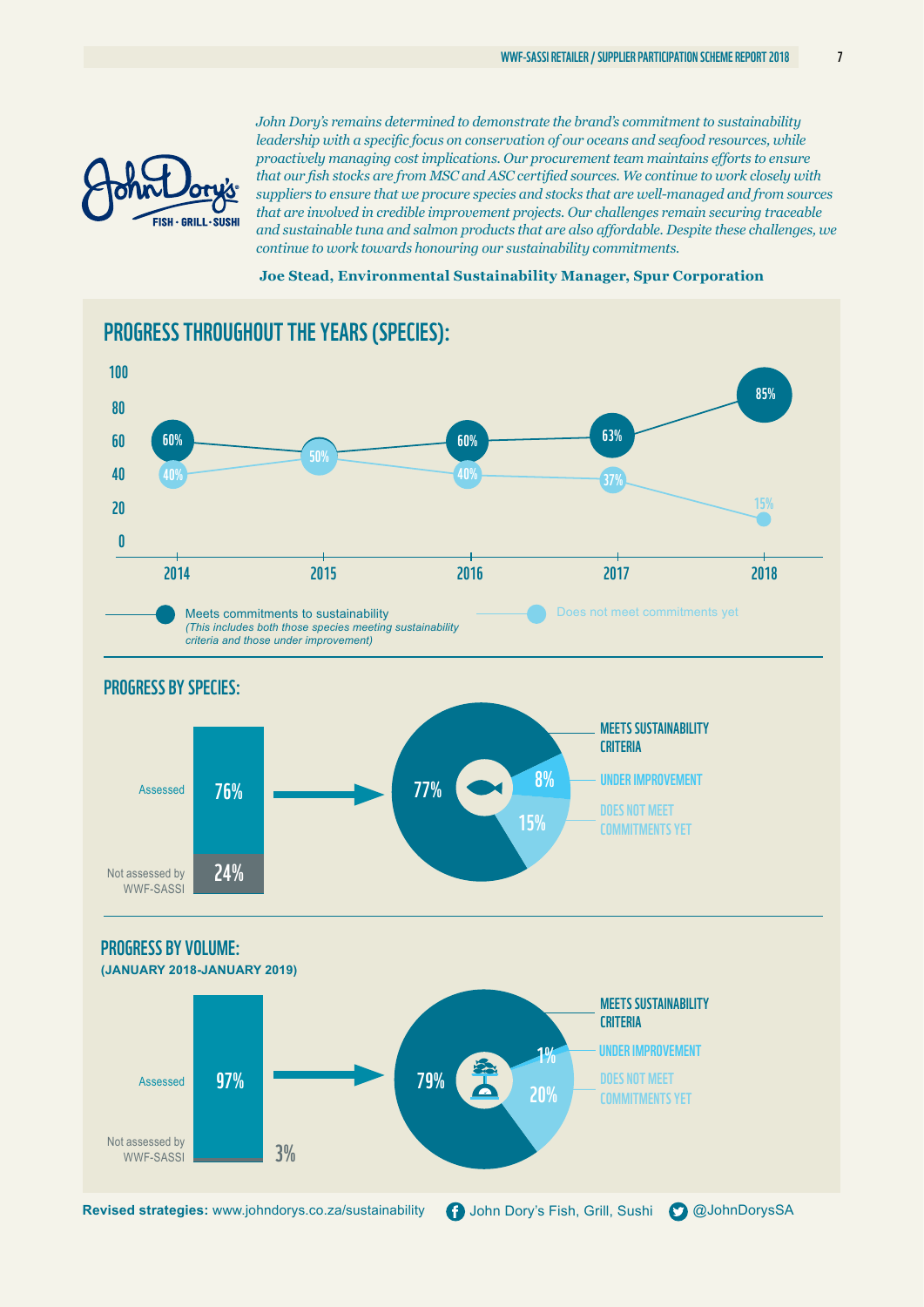## **Pickn Pay**

8

*We currently procure wild caught and aquaculture seafood products from sustainable fisheries around the world. However, we continue to focus and engage with local SMEs, local artisanal fishers and other African countries. We are committed to sourcing our seafood sustainably, and our partnership with WWF-SASSI plays an important role for the future of our ocean's resource.*

**Simon Wilson, Head of Department, Fish, Pick n Pay**

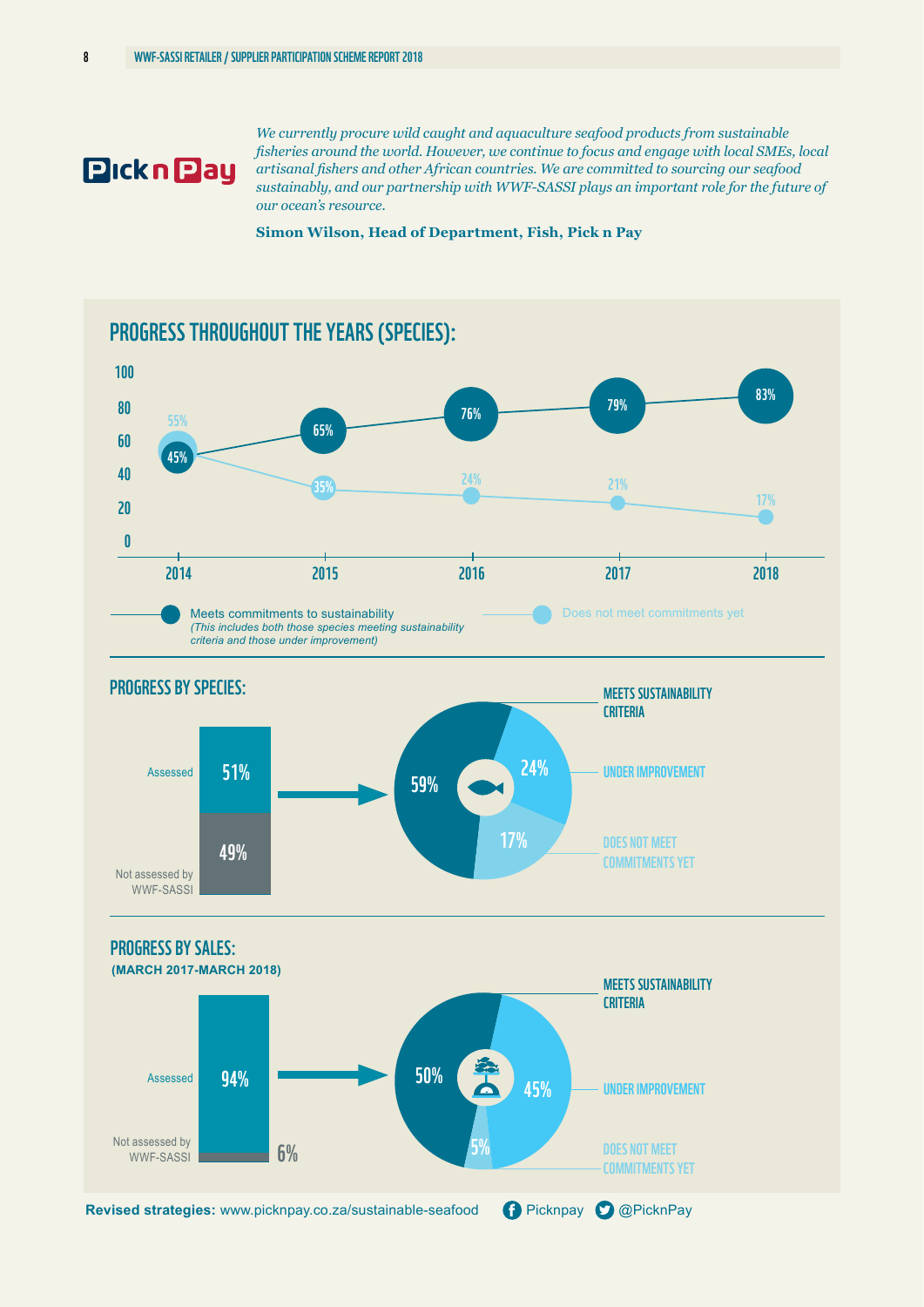

*We have seen an increase in consumer awareness, and concern for the health of our environment through many of our initiatives within our Earth Lover's Programme. This inspires us to do more! It means that our consumers are willing to participate in our efforts to bring them species from all over the world that they may not know, but that is sourced responsibly. Participating in the WWF's South African Sustainable Seafood Initiative also connects well with our programme to engage with, and support small-scale fishers by creating opportunity to connect them to the market.*

**Roelof Brink, Seafood Buyer, Food Lover's Market**

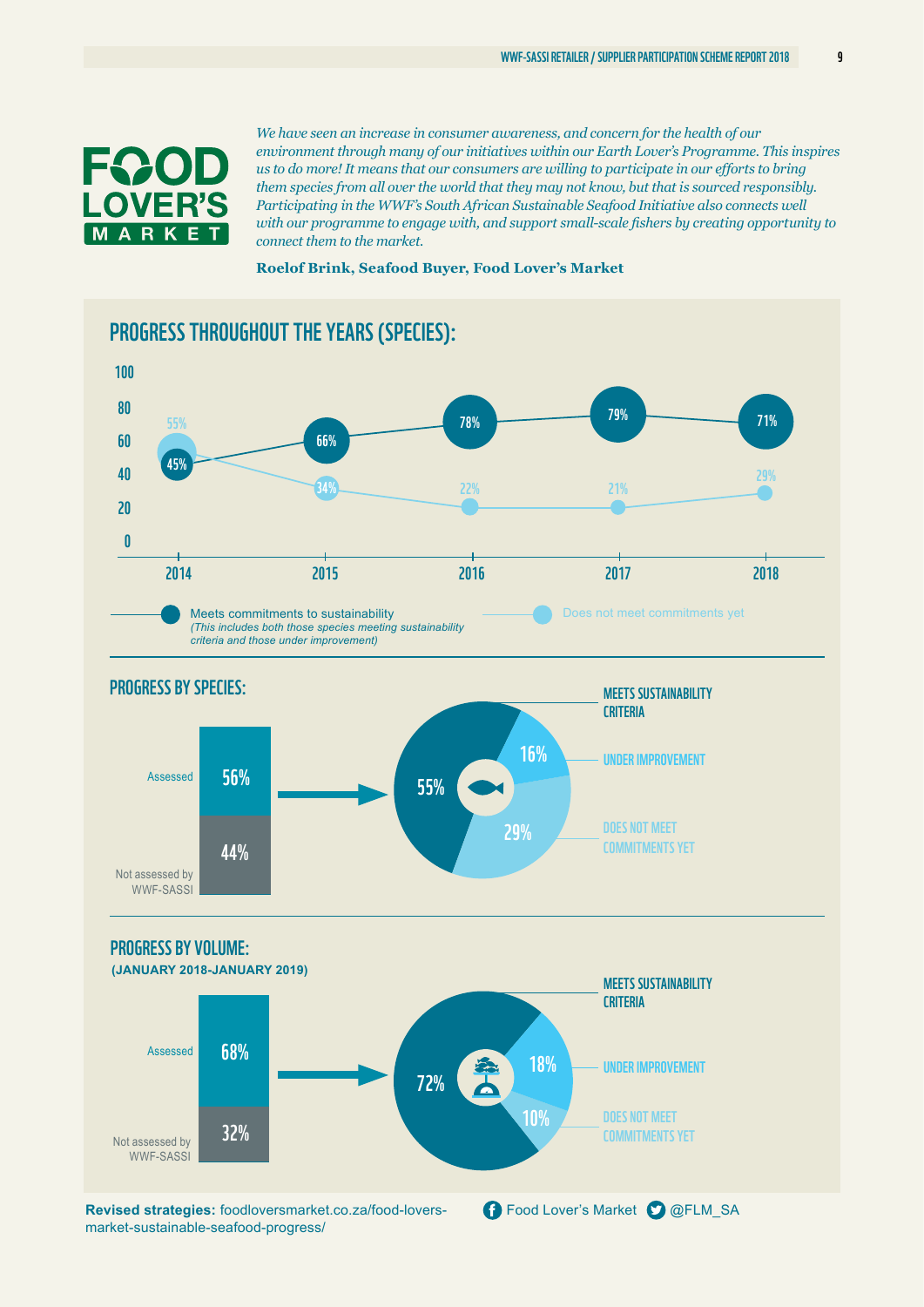

*Our long-term partnership with WWF-SASSI continues to guide us in making responsible purchasing decisions. We remain committed to using the programme as the basis for our Fishing for the Future journey, and as a way to collaborate with industry partners to solve some of the shared challenges that exist in both securing and creating the demand for sustainable seafood.* 

**WOOLWORTHS** 

**Kirsten Sims, Environmental Specialist, Woolworths**



*assessed species meet sustainability criteria and 7% are under improvement. For 2016 target of wild-capture species by volume: 99% of assessed volume meets sustainability criteria and 1% is under improvement.*

WoolworthsSA 2 @WoolworthsGBJ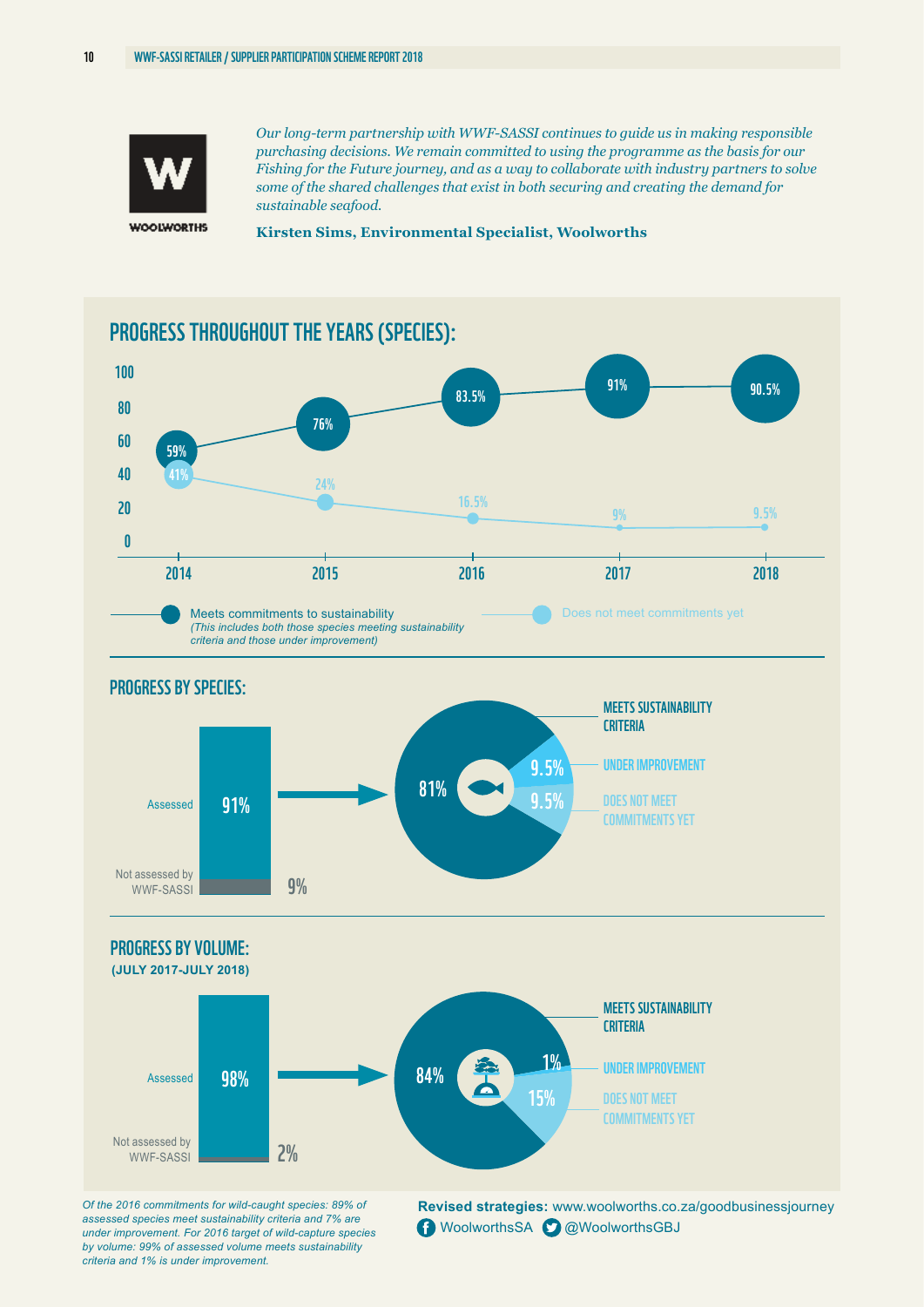**SPARA** 

*Through our work with WWF-SASSI, we are making positive progress in ensuring that The SPAR Group procures seafood from sustainable fisheries and farming operations. In 2018 we extended our policy to include all seafood procured by The SPAR Group. We actively engage with our suppliers around procuring seafood from sustainable sources. We continue to improve our Private Label procurement through increased transparency and traceability. We remain committed to working with WWF-SASSI to ensure the sustainability of our seafood resources.*

**Kevin O'Brien, Group Risk and Sustainability Executive, The Spar Group**

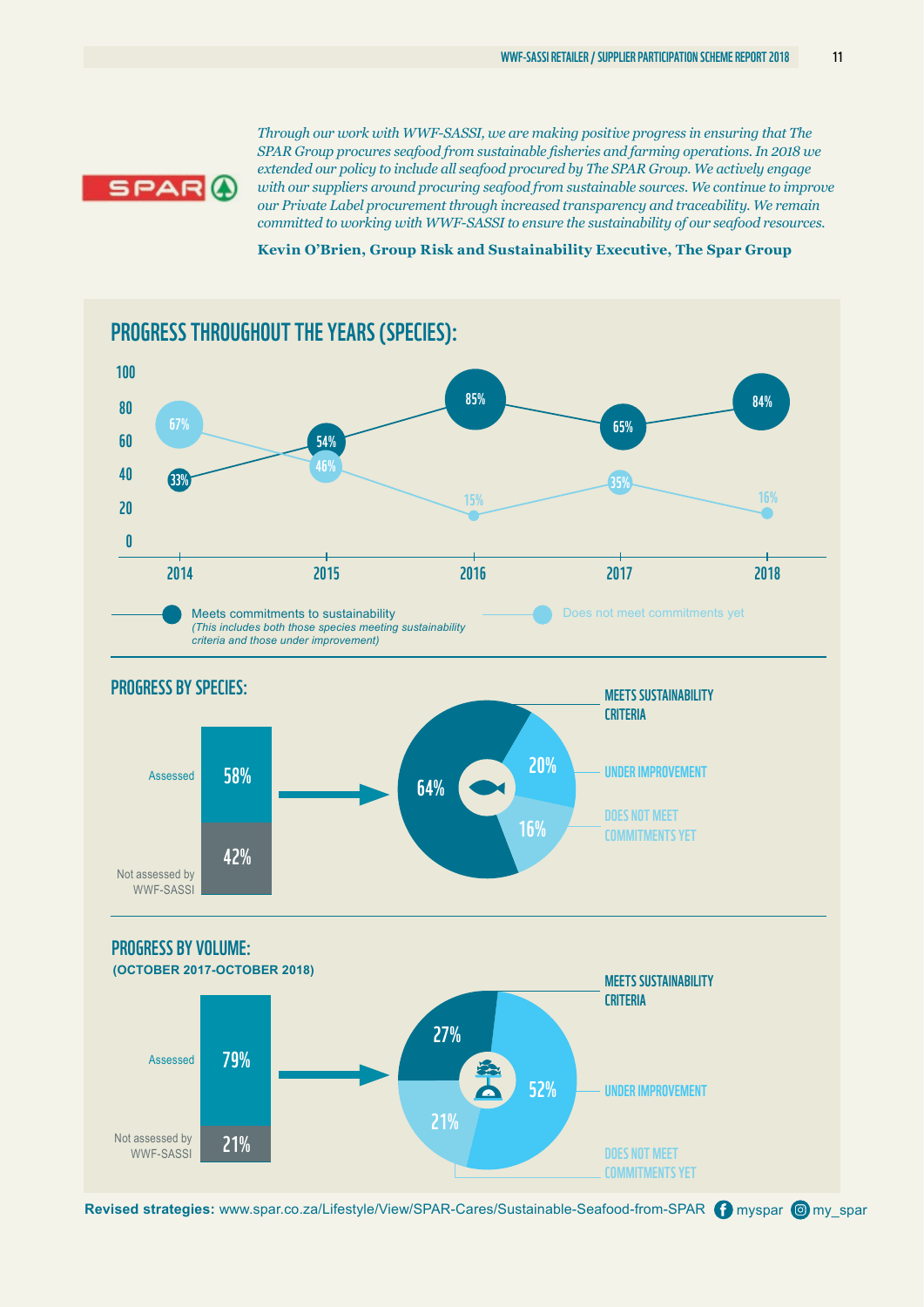

12

*Sustainability remains a strategic priority for Ocean Basket across all product categories and we remain committed to ensuring that the seafood served in our restaurants has been responsibly sourced from reputable fisheries. We are unwavering about the importance of being responsible ocean citizens and sustainability will continue to be at the heart of every procurement decision we make.*

**Marco Coelho, Group Supply Chain and Procurement, Ocean Basket**



### PROGRESS THROUGHOUT THE YEARS (SPECIES):

*targets for 2020 illustrated above. For 2017 target of wildcapture species: 69% of assessed species meet sustainability criteria and 8% are under improvement. For 2017 target of wildcapture species by volume: 42% of assessed volume meets sustainability criteria and 1% is under improvement.*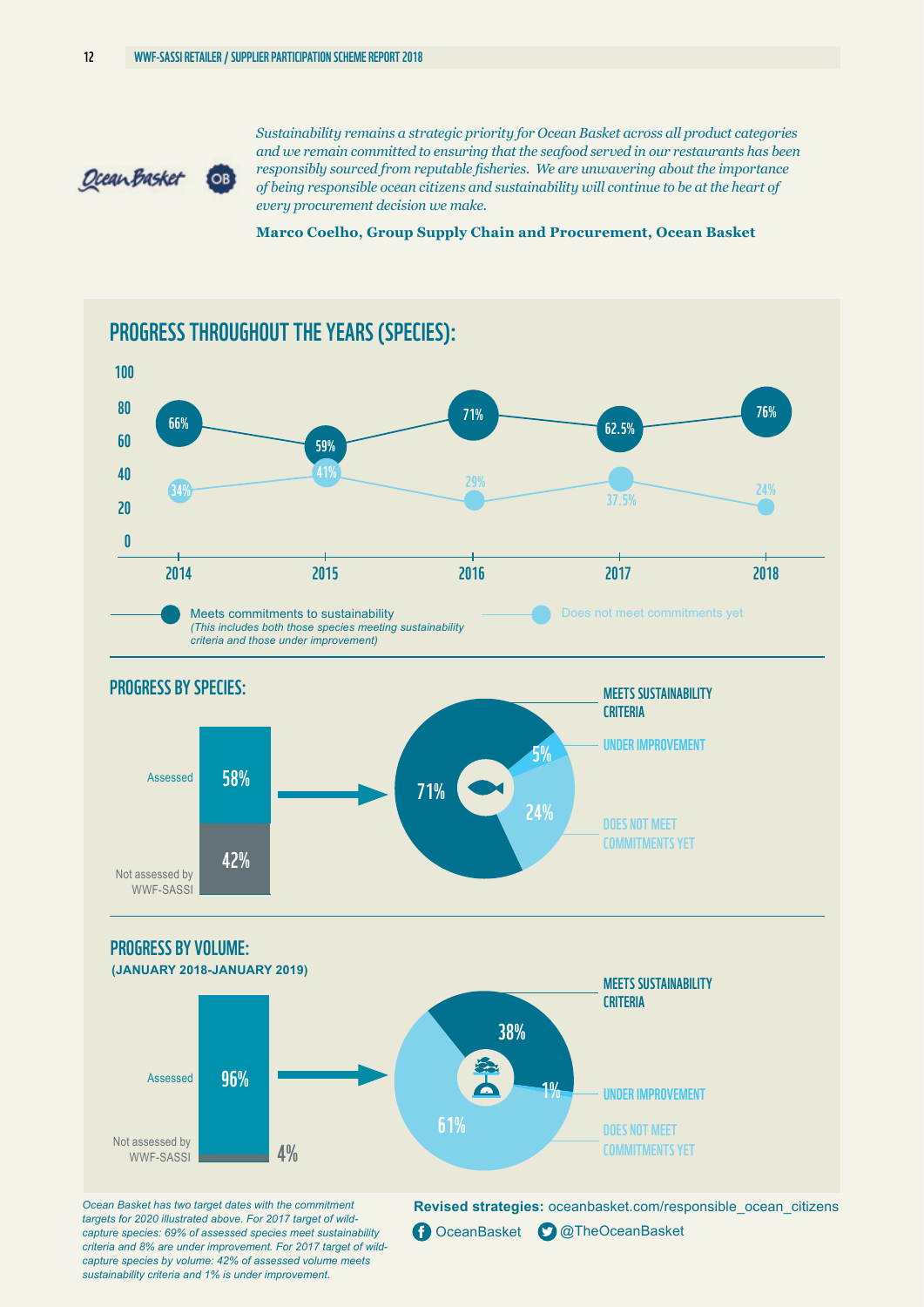

*Sun International remains committed to working collaboratively with WWF-SASSI to advance our sustainable seafood programme. We have incorporated the UN Sustainable Development Goals (SDG) as part of our programme and are committed to actively engaging*  with suppliers to promote and monitor responsible seafood practices, whilst educating *our own employees to provide our guests with sustainable seafood choices. As part of our environmental targets, we have committed to zero waste to landfill by 2020 which is connected with our transition towards biodegradable packaging and straws. This is our commitment towards conserving life below water.*

**Raveshni Maharaj, Group Environmental Specialist, Sun International**



## PROGRESS THROUGHOUT THE YEARS (SPECIES):

### PROGRESS BY VOLUME:

\*Sun International's volume information was not available.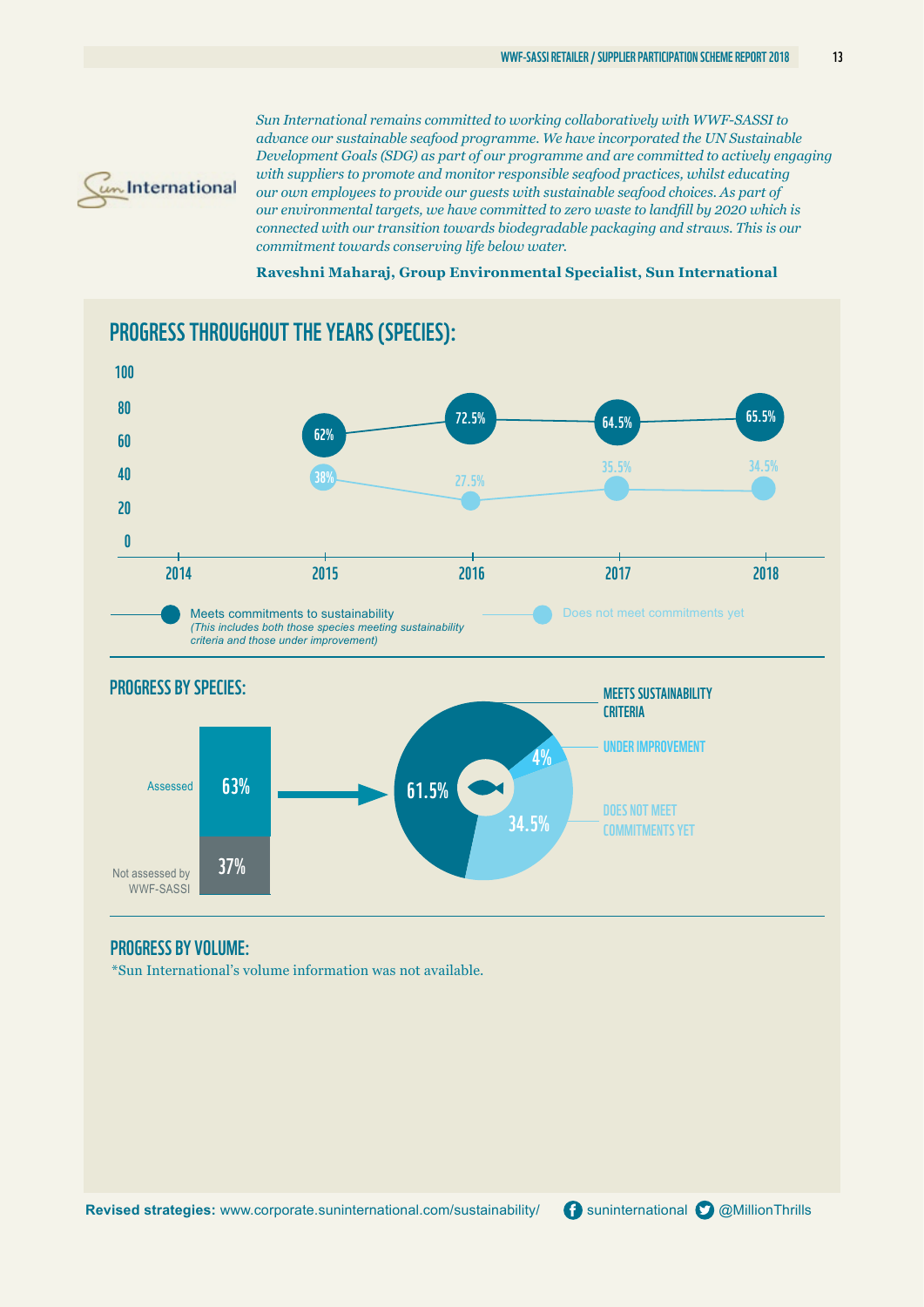

14

*Sustainability is the key to our and future generations accessibility and availability of seafood. Breco Seafoods remains committed to procuring fish sustainably through our large procurement network. We actively engage with suppliers and consumers to promote sustainable seafood practices, and this helps lay the foundation which enables us to achieve our sustainability goals. Newly formed partnerships with MSC and ASC certified suppliers and our MSC and ASC Chain of Custody factory have further added to Breco's sustainable seafood initiatives. Through continual collaboration with WWF-SASSI we are able to make the right choices and put pressure on suppliers to improve fishing methods and sustainability.*



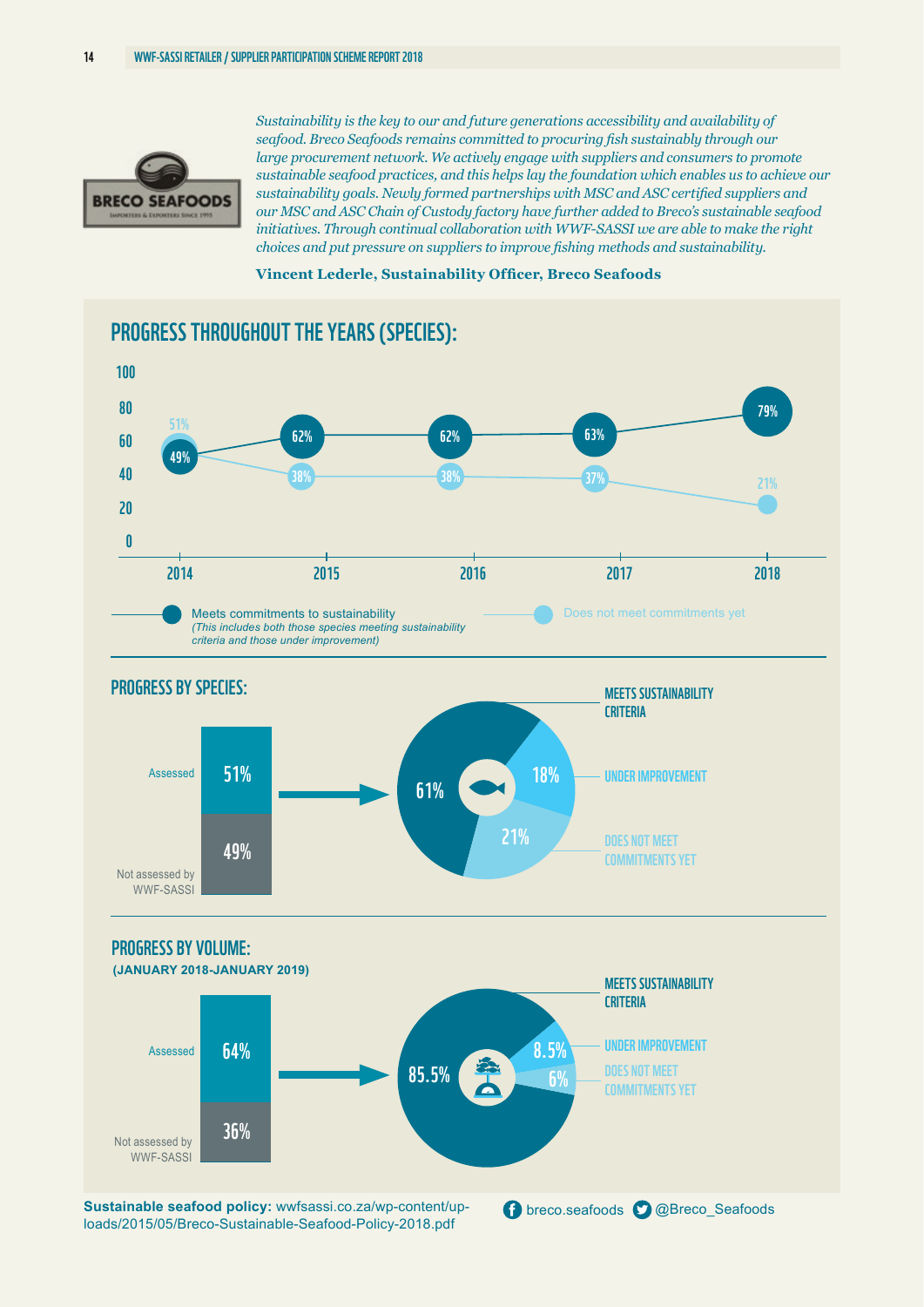

*At the Shoprite Group, we will always put the customer first. We are conscious that our customers are increasing their understanding of environmental and social issues. We are also mindful of the impacts that unsustainable fishing practices can have on fish stocks and marine ecosystems. We therefore remain focused on our WWF-SASSI commitments as part of our sustainability journey. To realise this, we have embarked on a company-wide programme to train our fish shop and service department staff on sustainable seafood issues. So far, we have trained more than 12 000 employees across South Africa. This achievement enables our staff to be our instore seafood sustainability ambassadors.*

**Sanjeev Raghubir, Group Sustainability Manager, Shoprite Group**

### PROGRESS THROUGHOUT THE YEARS (SPECIES):



### PROGRESS BY VOLUME:

Shoprite Group's volume information was not available.

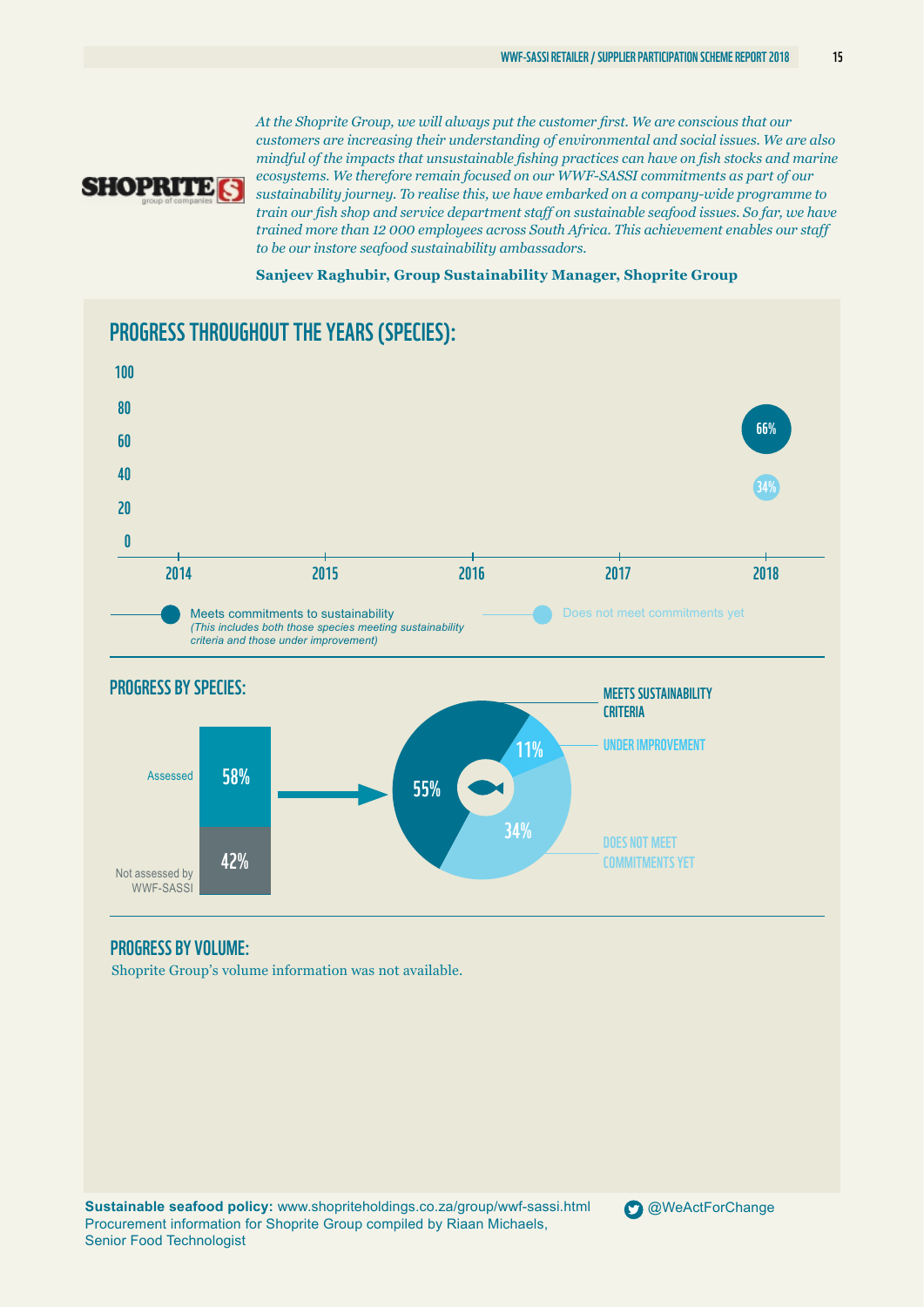



# 079 499 8795

## **E** Pocket guide and posters

Available online: shop.wwfsa.org.za

## Mobile app wwfsassi.co.za/sassi-app

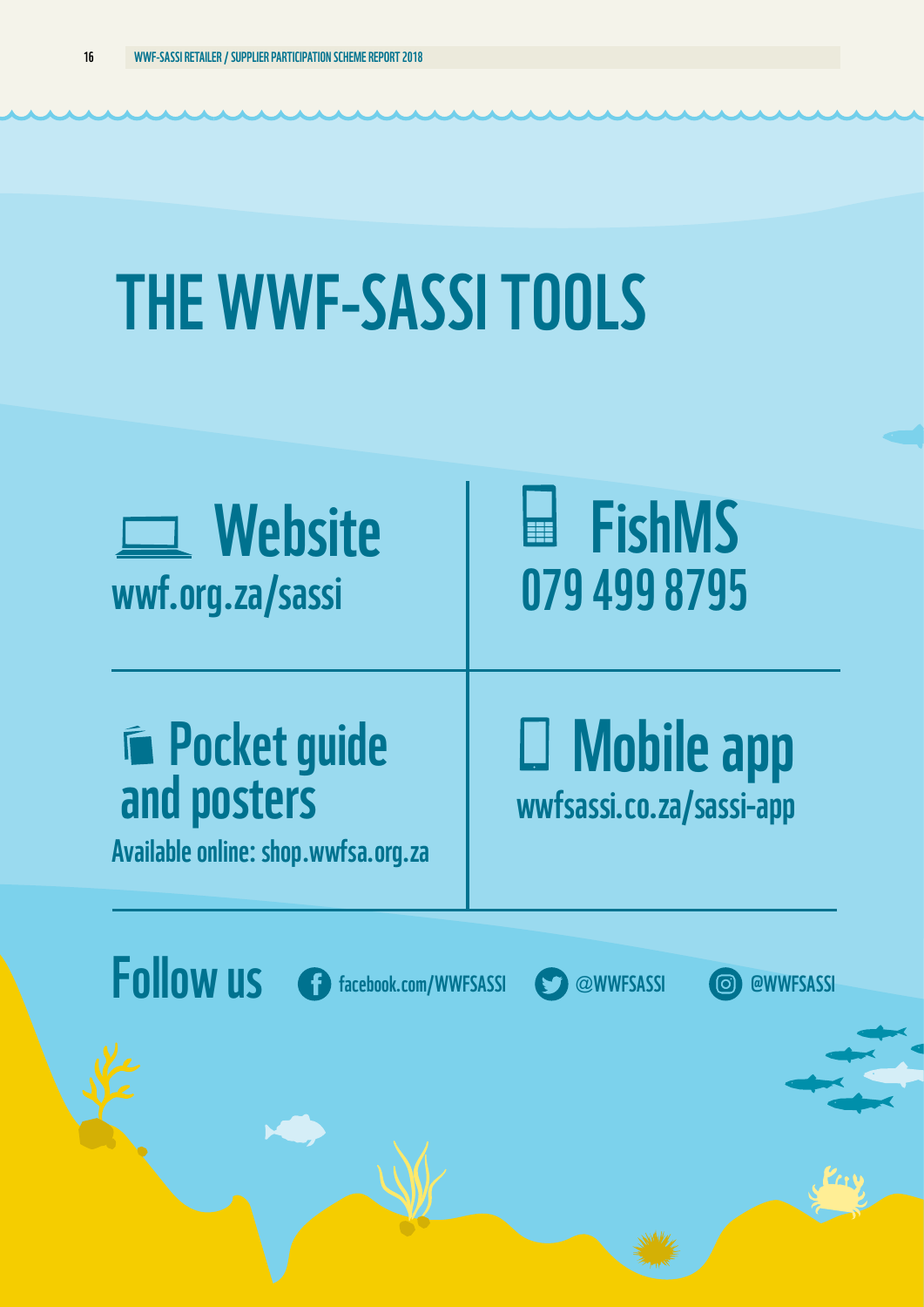